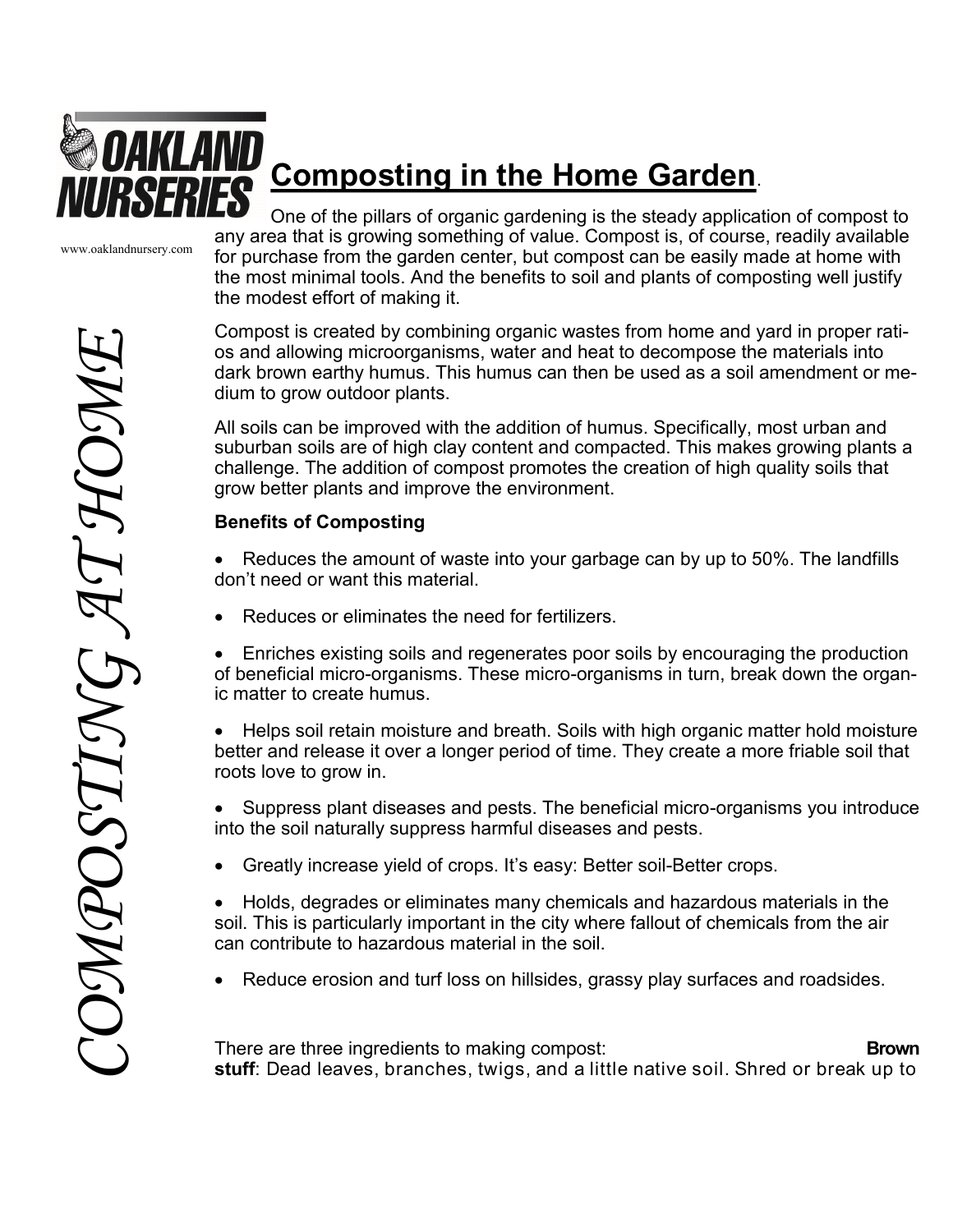

www.oaklandnursery.com

#### **Composting Ingredients**

There are three ingredients to making compost:

**Brown stuff**: Dead leaves, branches, twigs, and a little native soil. Shred or break up to as small pieces as practical. Avoid material diseased or infested material or material contaminated by pesticides or petroleum products.

**Green Stuff**: Grass clippings, vegetable and fruit scraps, garden plants, coffee grounds, wood ash, and egg shells. Again, avoid material that is diseased, infested or contaminated with chemicals or oils.

**Water**: The right proportion of water in the compost activates the biological activity.

#### **Other Stuff that is OK to Compost:**

Horse or cow manure, Cardboard (torn up or shredded), Clean paper, shredded, cotton rags, dryer or vacuum lint, hair and fur, hay and straw, sawdust, no preserved wood, nut shells other than black walnut.

#### **Do not Compost:**

Black walnut leaves or twigs, coal or charcoal ash, (only firewood ash), dairy products, diseased or infested plants, fats, grease lard or oils. Meat, fish bones or scraps. Pet wastes, or yard trimmings with possible chemical residues.

#### **Making your Compost Pile**

Select a spot for your compost pile or bin on bare mineral soil that is fairly level, and receives plenty of sun. Compost piles that are contained on at least three sides will decompose quicker. There are a number of materials you can make a bin from, such as stone, wire fencing, wood pallets, or several side by side turning bins. Turning bins make turning the compost over easier, by just turning it into the next bin. It requires more space and more compost. You can get plenty of ideas from the resources suggested at the end of this article. Some general suggestions:

 Chop your compost materials up whenever possible. The more surface area available, the faster the decomposition.

 Size the compost pile correctly. . A pile should be between 3 and 6 feet square. Smaller that this and the pile won't be able to generate enough heat for decomposition. Larger than this and it won't get enough oxygen. And that could lead to unpleasant smells.

 Place large or course materials at the bottom of the pile to introduce air into the pile and drain excess water out. Also do not cover the pile with plastic or any impervious material. Air needs to circulate.

The first layer should be some branches, twigs and other course 'brown' material. Up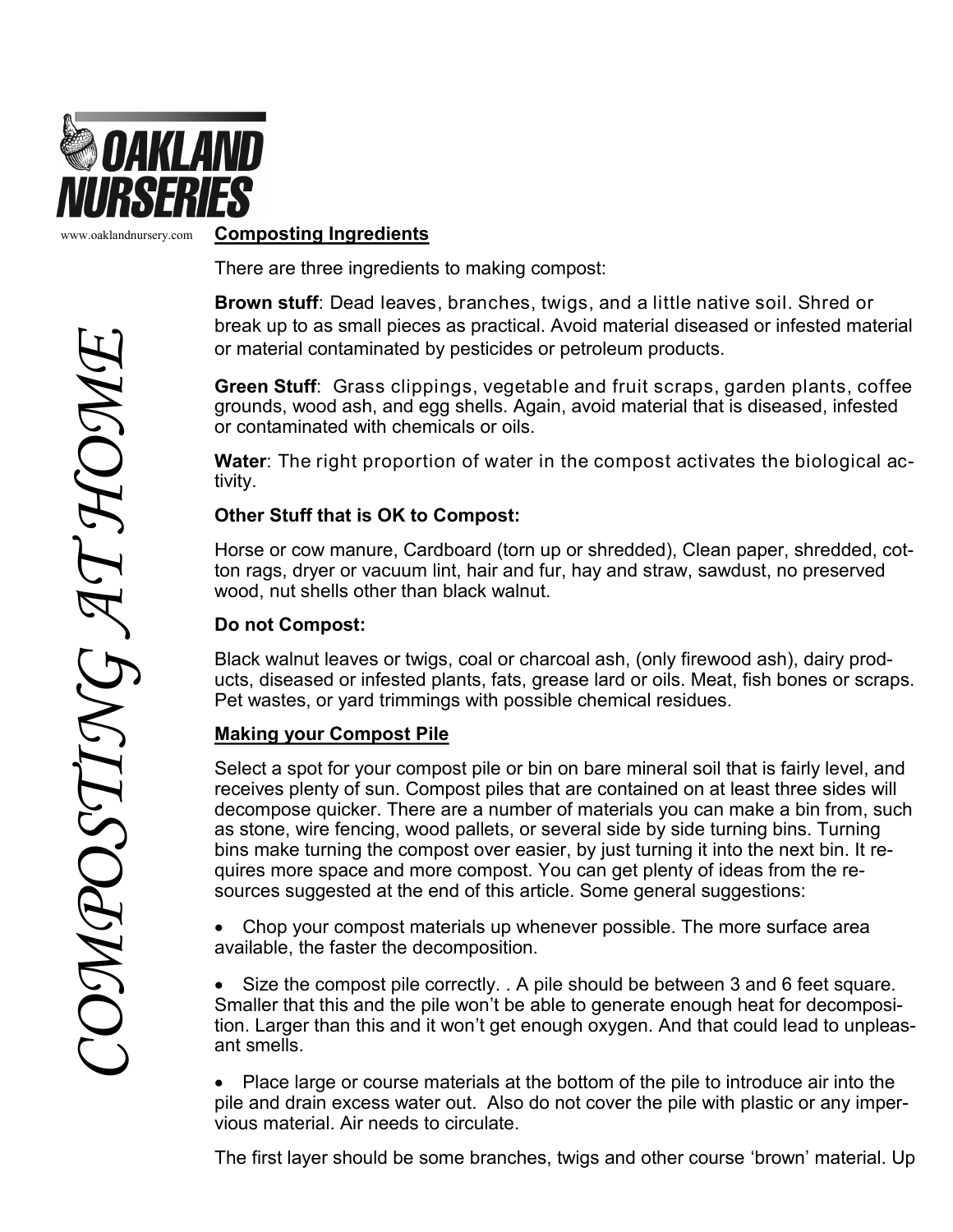

www.oaklandnursery.com

- The first layer should be some branches, twigs and other course 'brown' material. Up to about 6".
- Start adding your green materials up about 8-10" thick. Keep the compost 'sponge damp' moist.
- When you've dumped the above amount of green stuff in, add some native soil, compost inoculants, or topsoil on top. An inch or so will do.
- To speed decomposition up a bit, you can add manure, lime or wood ash to the top. These materials add nutrients and reduce the pH of the mix. These materials are especially helpful if there is a lot of bulky material in the pile such as grass clippings, leaves, or ground brush. Make sure these bulky materials are watered.
- Repeat the above steps fill the pile or bin is full.

The pile will generate some heat as the bacteria start their work. This is a good sign. The pile can be left alone to compost in 12 months. Or the pile can be turned every couple of weeks to greatly accelerate the process. This yields nice compost in one growing season.

Compost is ready when the material is brown, crumbly and earthy smelling. If you have unpleasant smells in the compost, turn the pile well and give it more time. Work your finished humus into the top soil layers of flower, shrub or tree beds. Vegetable gardens can be top dressed any time of the year. For lawn applications, apply as a  $\frac{1}{2}$ inch layer each spring and rake in.

It is hard to know the exact nutrient make up of compost as it is created. This can lead to swings in soil acidity, nutrient excesses or nutrient deficiencies. It is a good idea to have your soil tested every three years or so. Soil amendments can then be added to soils before serious growth problems reach the plant.

Composting is starting to become a veritable industry. You can obtain compost bins, thermometers, inoculants, and advice at any of the Oakland nursery stores and many websites. Refer to the list of resources at the end of this article for composting information.

#### **Vermicomposting**

This is the production of an excellent form of compost called worm castings or vermicompost. Red worms are placed in bins with organic matter to break it down. This can be a good alternative if you lack outdoor space, since vermicomposting requires uniform temperatures for the worm population. An excellent publication can be downloaded from the U.S. EPA website: [http://www.epa.gov/waste/conserve/rrr/](http://www.epa.gov/waste/conserve/rrr/composting/vermi.htm) [composting/vermi.htm](http://www.epa.gov/waste/conserve/rrr/composting/vermi.htm)